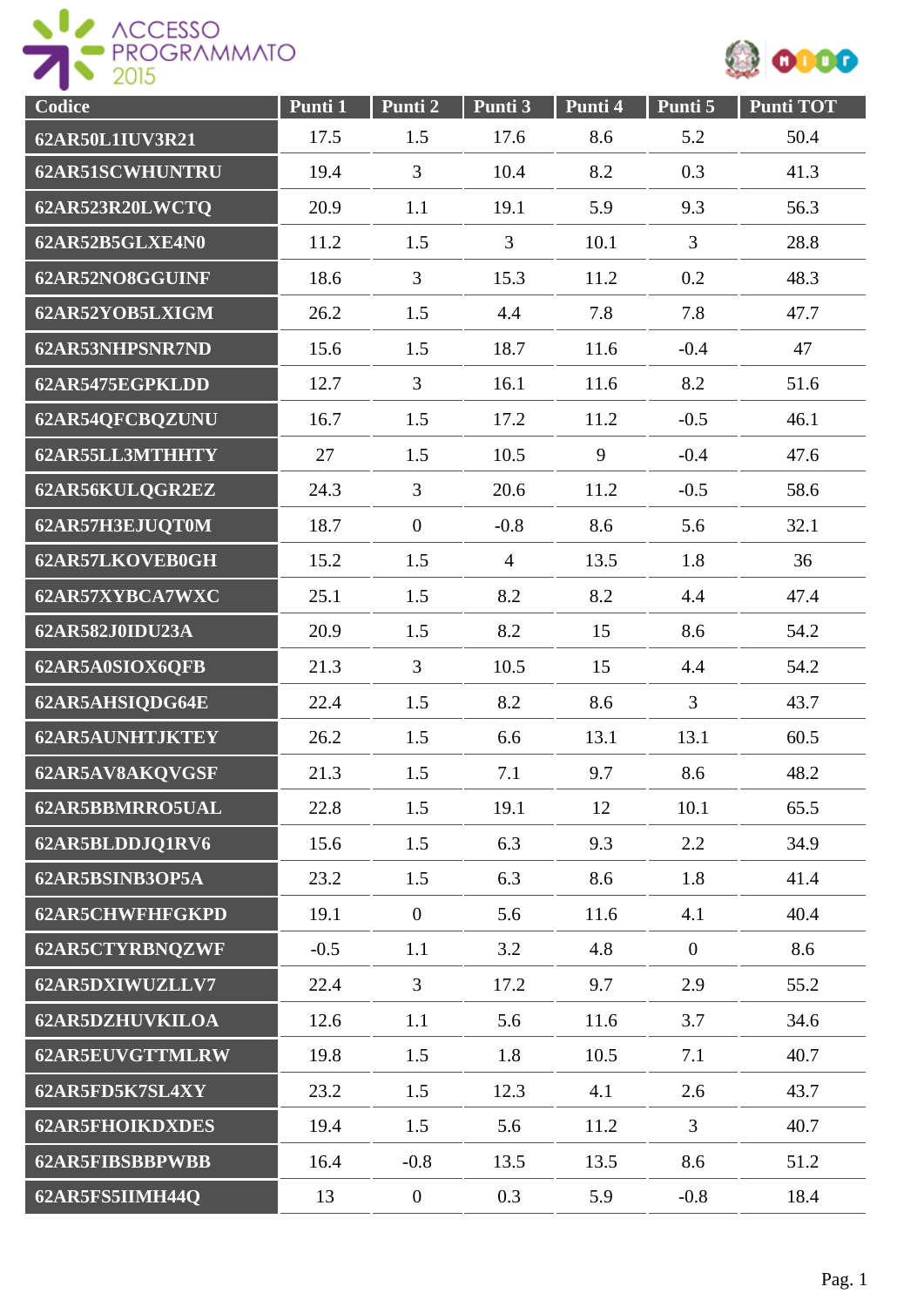

| Codice                 | Punti 1 | Punti 2          | Punti 3        | Punti 4 | Punti 5          | <b>Punti TOT</b> |
|------------------------|---------|------------------|----------------|---------|------------------|------------------|
| 62AR5FSBUZPSW3J        | 27      | 3                | 15.7           | 13.5    | 0.7              | 59.9             |
| 62AR5FSWRJM8ODA        | 11.2    | 1.5              | 8.2            | 9.7     | 1.1              | 31.7             |
| 62AR5FTSOGONPD5        | 22.4    | $-0.4$           | 9.6            | 4.8     | $-0.8$           | 35.6             |
| <b>62AR5FXONEKVDTT</b> | 25.1    | 1.5              | 18             | 13.1    | 12               | 69.7             |
| 62AR5FYHF2JF5AH        | 28.1    | $\boldsymbol{0}$ | 3.7            | 15      | 16.5             | 63.3             |
| 62AR5GGGTPIZ7YA        | 16.8    | 1.1              | 7.4            | 4.8     | 0.7              | 30.8             |
| 62AR5GTVSSSLHD3        | 4.4     | 1.5              | 5.1            | 7.8     | 3.3              | 22.1             |
| 62AR5GWGOBYVA22        | 16.1    | $\overline{0}$   | $\theta$       | 10.5    | 6                | 32.6             |
| 62AR5GWQ7OG3CDO        | 21.7    | 1.5              | 13.1           | 13.5    | 3.7              | 53.5             |
| <b>62AR5HBAHXEPGSR</b> | 21.3    | 1.5              | 18             | 12      | 3.7              | 56.5             |
| 62AR5HLPDPFCWLW        | 24.3    | 1.5              | 6.6            | 13.1    | 9.3              | 54.8             |
| 62AR5IBUVJXD4DZ        | 22.8    | $-0.8$           | 2.6            | 9.3     | $\boldsymbol{0}$ | 33.9             |
| 62AR5IDL7KONHD4        | 8.4     | $-0.8$           | 7.7            | 2.5     | 4.1              | 21.9             |
| 62AR5IMOUQHXXFY        | 19      | 1.1              | 18.3           | 6.3     | 5.5              | 50.2             |
| 62AR5INKFKALG46        | 24.7    | 1.5              | 14.2           | 13.1    | 10.8             | 64.3             |
| 62AR5IUGV2WXA8T        | 20.5    | 1.5              | 12.7           | 7.4     | 6.7              | 48.8             |
| 62AR5KMJPJZJ0QE        | 10.4    | 1.5              | 7.1            | 11.6    | 3.7              | 34.3             |
| 62AR5KP72ZOFLH4        | 19.8    | $\overline{0}$   | 13.1           | 12      | 0.7              | 45.6             |
| 62AR5KRPOUK3AW7        | 19.4    | 1.5              | 12.7           | 6.7     | 0.7              | 41               |
| <b>62AR5LMEBKSAAZT</b> | 17.2    | 1.5              | 8.2            | 10.1    | $\boldsymbol{0}$ | 37               |
| 62AR5LP3NA5VUZL        | 13.3    | $-0.4$           | $\overline{4}$ | 8.6     | 0.7              | 26.2             |
| 62AR5LQTZ0PX4QP        | 16.4    | $\overline{0}$   | 2.6            | 15      | 7.1              | 41.1             |
| 62AR5LVEKLCTV3C        | 24.3    | 1.1              | 13.4           | 13.1    | 9                | 60.9             |
| 62AR5MQOHD5UUZN        | $-1.4$  | $-0.4$           | $-1.4$         | 0.3     | $-0.4$           | $-3.3$           |
| 62AR5NG1KUOBPBM        | 20.2    | 1.5              | 9.6            | 10.1    | 2.6              | 44               |
| 62AR5NHSIAJUSAW        | 20.5    | 1.1              | 17.2           | 5.5     | 2.9              | 47.2             |
| <b>62AR5NJHACK7ORJ</b> | 18      | $-0.4$           | 12             | 6       | 1.5              | 37.1             |
| 62AR5NQR6NP5MWZ        | 16      | 1.1              | 16.8           | 5.2     | 0.7              | 39.8             |
| 62AR5O4TWPZBNRQ        | 19.8    | 1.5              | 10             | 13.1    | 8.2              | 52.6             |
| 62AR5ONYA5JTLM1        | 20.9    | 1.1              | 20.6           | 9.3     | 3.3              | 55.2             |
| 62AR5OPHW2AULFZ        | 19.4    | $\overline{0}$   | $\overline{4}$ | 9.7     | 1.5              | 34.6             |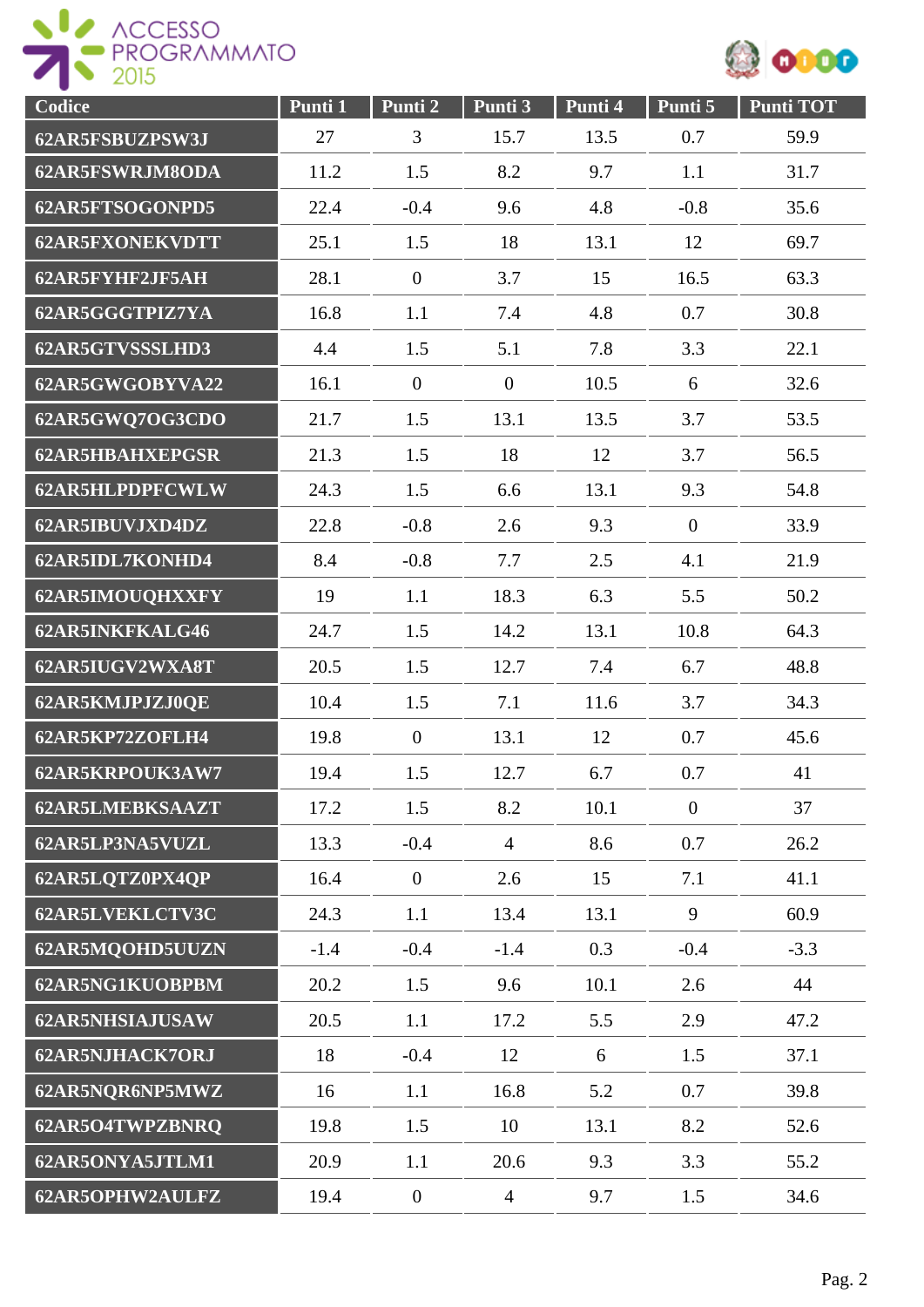ACCESSO



| Codice                 | Punti 1 | Punti 2          | Punti 3        | Punti 4        | Punti 5          | <b>Punti TOT</b> |
|------------------------|---------|------------------|----------------|----------------|------------------|------------------|
| 62AR5OSD7IUES1U        | 11      | 3                | 10.7           | 5.5            | 3.6              | 33.8             |
| 62AR5OTEVAVGYGO        | 14.8    | 3                | 9.2            | 13.1           | 8.2              | 48.3             |
| 62AR5OYRZEUDMNZ        | 20.9    | 1.5              | 13.1           | 10.1           | 1.1              | 46.7             |
| 62AR5PBH6OLM4PV        | 30      | $\boldsymbol{0}$ | 12.6           | 15             | 9.3              | 66.9             |
| 62AR5Q5O6IQPIWG        | 22.8    | 1.1              | 11.9           | 7.4            | 7.4              | 50.6             |
| 62AR5QYLR0F2DDQ        | 13.7    | 3                | 22.1           | 12             | 3.3              | 54.1             |
| 62AR5R2UZBEOISU        | 15.3    | 1.5              | 14.2           | 10.1           | 6                | 47.1             |
| 62AR5REMI2P8FYI        | 9.6     | $\overline{0}$   | 8.9            | $\overline{4}$ | 0.3              | 22.8             |
| 62AR5RJLM7YFDNY        | 17.2    | 1.5              | 10.1           | 5.6            | 1.1              | 35.5             |
| 62AR5RK4SP4I4WX        | 21.3    | 1.5              | 5.1            | 9              | $\mathbf{0}$     | 36.9             |
| <b>62AR5RNRTKIQBUS</b> | 6.6     | 1.5              | 8.2            | 9.7            | 5.6              | 31.6             |
| 62AR5SHGXDD67IH        | 22.8    | 1.1              | 10.4           | 13.1           | $-0.8$           | 46.6             |
| <b>62AR5TXBGHRZIFH</b> | 7.2     | 3                | 6.9            | 3.6            | $-1$             | 19.7             |
| 62AR5VAU61CQIYK        | 20.6    | $\boldsymbol{0}$ | 17.6           | 10.1           | 5.6              | 53.9             |
| 62AR5VBOCJOWUBM        | 17.5    | 3                | 16.1           | 7.5            | 10.5             | 54.6             |
| <b>62AR5VEKC6KVHNB</b> | 28.1    | 3                | 16.8           | 13.1           | 8.6              | 69.6             |
| 62AR5VF3AVZITPG        | 26.6    | 1.5              | 9.7            | 13.5           | 5.2              | 56.5             |
| 62AR5VOJ1QZHNDK        | 12.7    | 1.5              | 8.2            | 8.2            | 4.5              | 35.1             |
| <b>62AR5VRKYC4FOHB</b> | 23.6    | 1.1              | 4.1            | 7.8            | $-0.4$           | 36.2             |
| 62AR5VVNFYRYS6V        | 17.9    | 1.1              | $\overline{4}$ | 11.2           | $\overline{3}$   | 37.2             |
| 62AR5VZA34DKWRF        | 19      | 1.1              | 8.9            | 5.9            | 2.5              | 37.4             |
| 62AR5WEZO0ELYKX        | 22.8    | 1.1              | 19.1           | 15             | 9.7              | 67.7             |
| <b>62AR5WQOBIKITBS</b> | 22.8    | 1.1              | 15.3           | 13.1           | 6.7              | 59               |
| <b>62AR5XTMWPEPFAC</b> | 21.3    | $-0.4$           | 5.2            | 10.1           | 1.1              | 37.3             |
| 62AR5XZSZAAA55F        | 23.2    | 1.1              | 8.6            | 4.4            | 7.4              | 44.7             |
| <b>62AR5YJTQZHOMRE</b> | 22.1    | 1.5              | 13.5           | 10.5           | 1.8              | 49.4             |
| <b>62AR5ZECM3GHRPB</b> | 23.6    | 1.5              | 12.7           | 10.1           | 0.7              | 48.6             |
| 62AR5ZNYKAPNZQO        | 20.9    | $\mathbf{0}$     | 10.4           | 9.7            | 1.5              | 42.5             |
| 62AR5ZQQBKLEMG5        | 15.7    | 1.5              | 7.1            | $\mathfrak{Z}$ | 1.5              | 28.8             |
| 62AR5ZWCOLCIDDJ        | 22.8    | 1.5              | 12.3           | 9.7            | $\boldsymbol{0}$ | 46.3             |
| 62AR5ZXS7VHCOKW        | 13      | 1.5              | 8.2            | 7.8            | 3                | 33.5             |